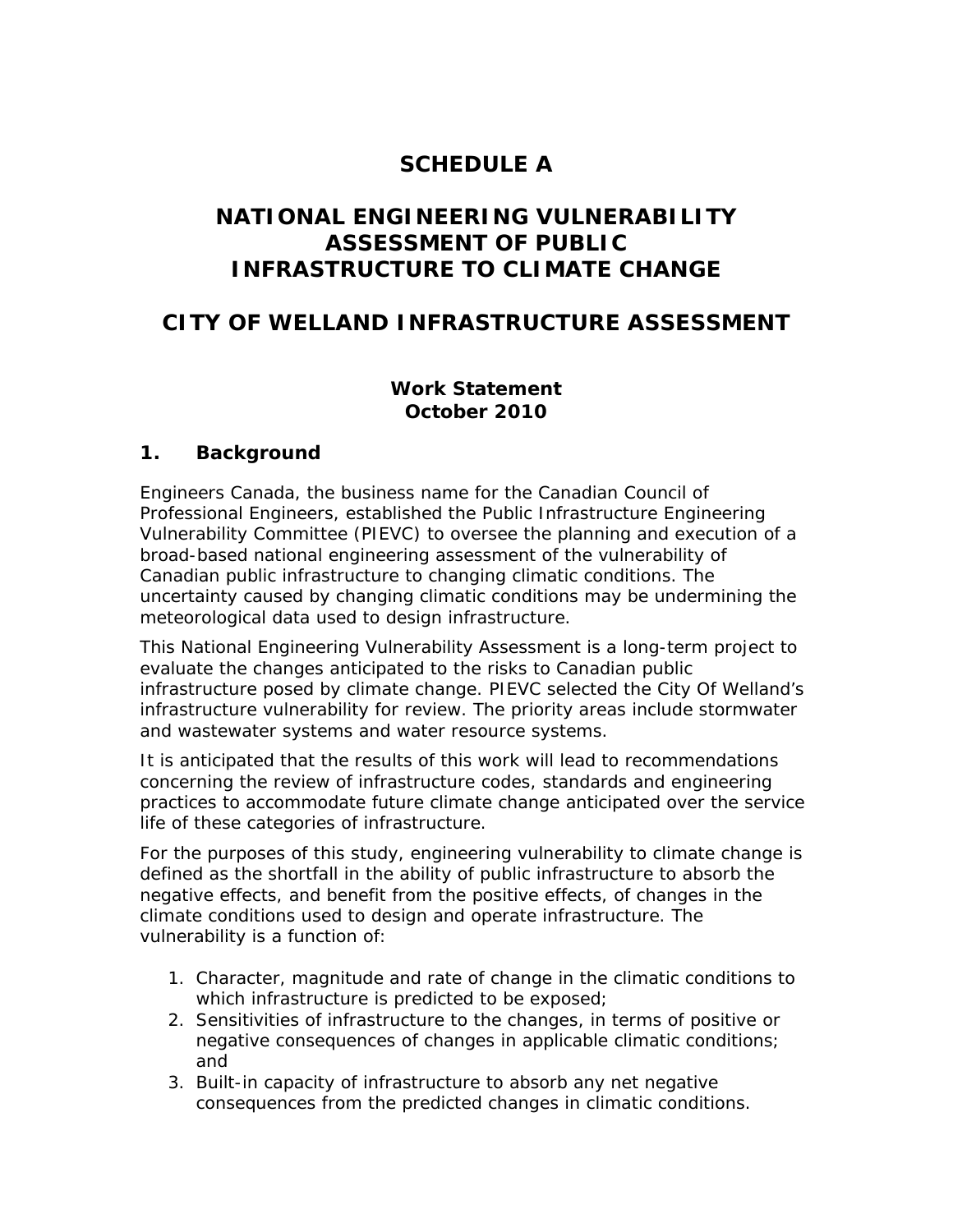Engineering vulnerability assessment will, therefore, require assessment of all three elements above.

The principal method being used to develop a national picture of the engineering vulnerability of infrastructure to climate change is through selective case studies of individual infrastructures or infrastructure systems.

This assessment not only requires a definition, and projection of climatic design parameters, but also the definition of the characteristics and components of the infrastructure, which make them more or less vulnerable to climate change. These can include, but are not limited to: age and condition of the infrastructure, maintenance practices, the rate at which system is upgraded or replaced, system characteristics, geographical limitations on the system, other factors affecting sustainability of the current system (e.g. population growth), the variation in design standards across the country, policies and incentives and other factors that may be identified.

 drainage collection systems to the impacts of future climate change. The City Of Welland has agreed to work with Engineers Canada and the PIEVC to assess the engineering vulnerability of wastewater and surface

The Consultant is directed to the PIEVC website (www.pievc.ca) to review the first national assessment report completed in April 2008, which includes reports on seven case studies. Particular reports in the infrastructure category should be consulted in the preparation of proposals for this project.

#### **2. Objectives**

The principle objective of this case study is to identify those components of the wastewater and surface drainage collection systems that are at risk of failure, damage and/or deterioration from extreme climatic events or significant changes to baseline climate design values.

The nature and relative levels of risk are to be determined in order to establish priorities for remedial action. The assessment shall be carried out using the PIEVC Engineering Protocol, Version 9 dated April 2009.

The results of this case study will be summarized in a report (the "Case Study Report") as per the PIEVC protocol. Findings of this case study will be incorporated into a national knowledge base and analyzed with other case studies to develop recommendations around reviews of codes, standards and engineering practices.

#### **3. Study Scope and Timing**

 system to be studied are owned and operated by the City of Welland. The location of the wastewater collection system and surface water drainage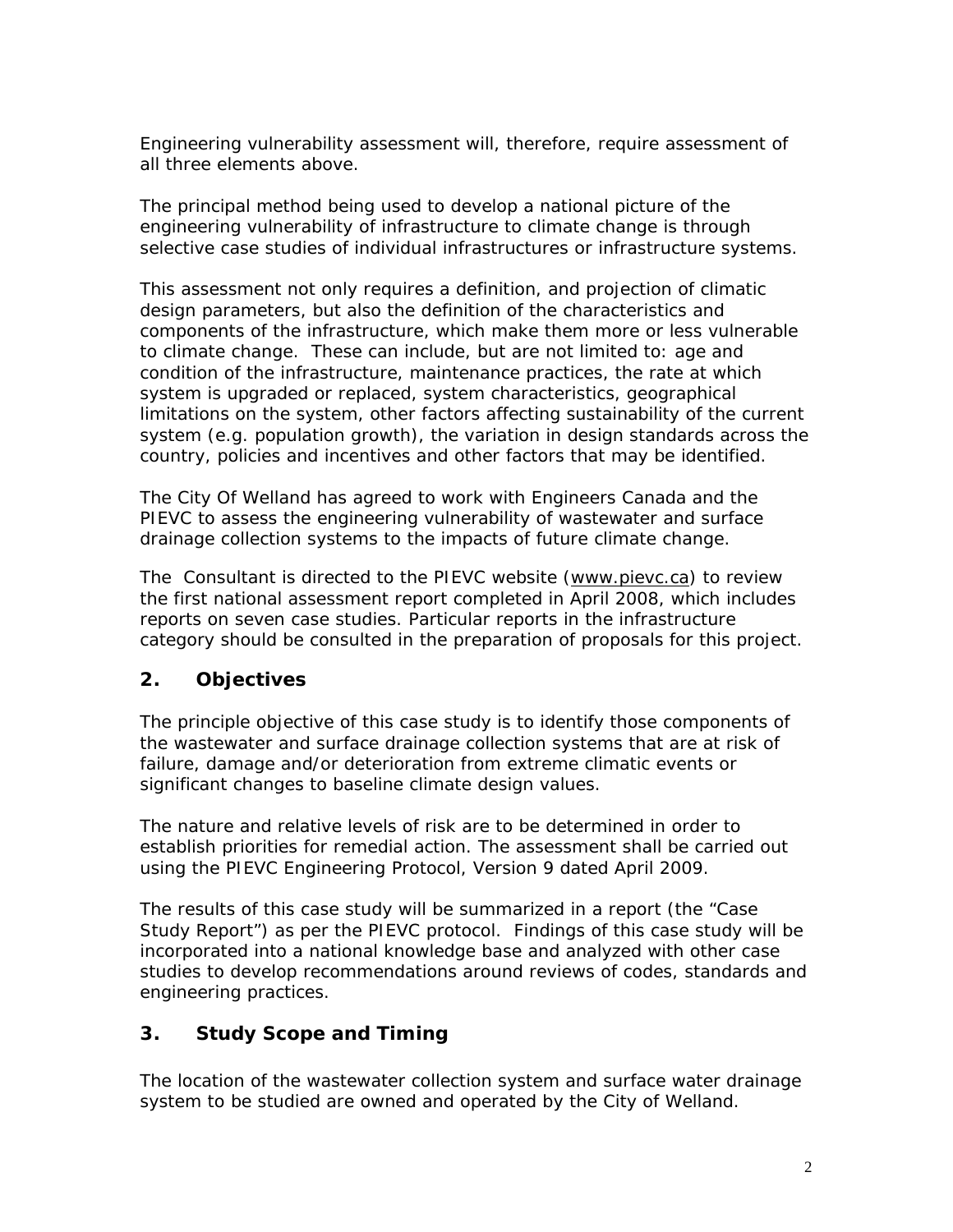Welland is located in the Niagara Region in Ontario. The scope of the assessment encompasses the current design, construction, operation and management of this infrastructure as well as any planned upgrades or major rehabilitation project in the planning stages.

The study is to address potential impacts of future climate change for the decades of 2020 and 2050.

#### **4. Work Statement**

- 1. Define the infrastructure components for the wastewater collection system and surface water drainage system for the City of Welland that encompass its design, construction, management, operation and maintenance.
- 2. Identify and document the applicable design codes, standards, criteria as well as applicable policies, best practices and procedures for each of the infrastructure components as available through design and operational specifications, as-built drawings etc. at the time when the infrastructure was designed and constructed, where such information exists and is available. The consultant shall also identify and document any site-specific operational requirements. This task shall specifically focus on climate parameters and infrastructure indicators i.e. relevant infrastructure climate performance design/operation criteria as defined by these documents and standard operating practices.
- 3. Using professional judgment and experience review available climatic data relative to the project location and assessment time horizon. Based on this review establish for each climate parameter and infrastructure indicator (relevant infrastructure climate performance design/operation criteria) the probability of a climate change event affecting the infrastructure or infrastructure component in a manner that adversely affects the functionality of the infrastructure.
- 4. Using professional judgment and experience, determine the likely effects of individual; climate events on individual components of the infrastructure, using the assessment matrix and process described in Step 3 of the PIEVC Engineering Protocol, Version 9.
- 5. Undertake consultations with the City of Welland management, planning, engineering, operations and maintenance staff. This consultation must include the convening of a workshop with participants from Welland, the Consultant's Project team, the PIEVC Project Advisory Group and climate experts as appropriate.
- 6. In accordance with Step 5 of the PIEVC Engineering Protocol Version 9, provide recommendations to address the engineering vulnerabilities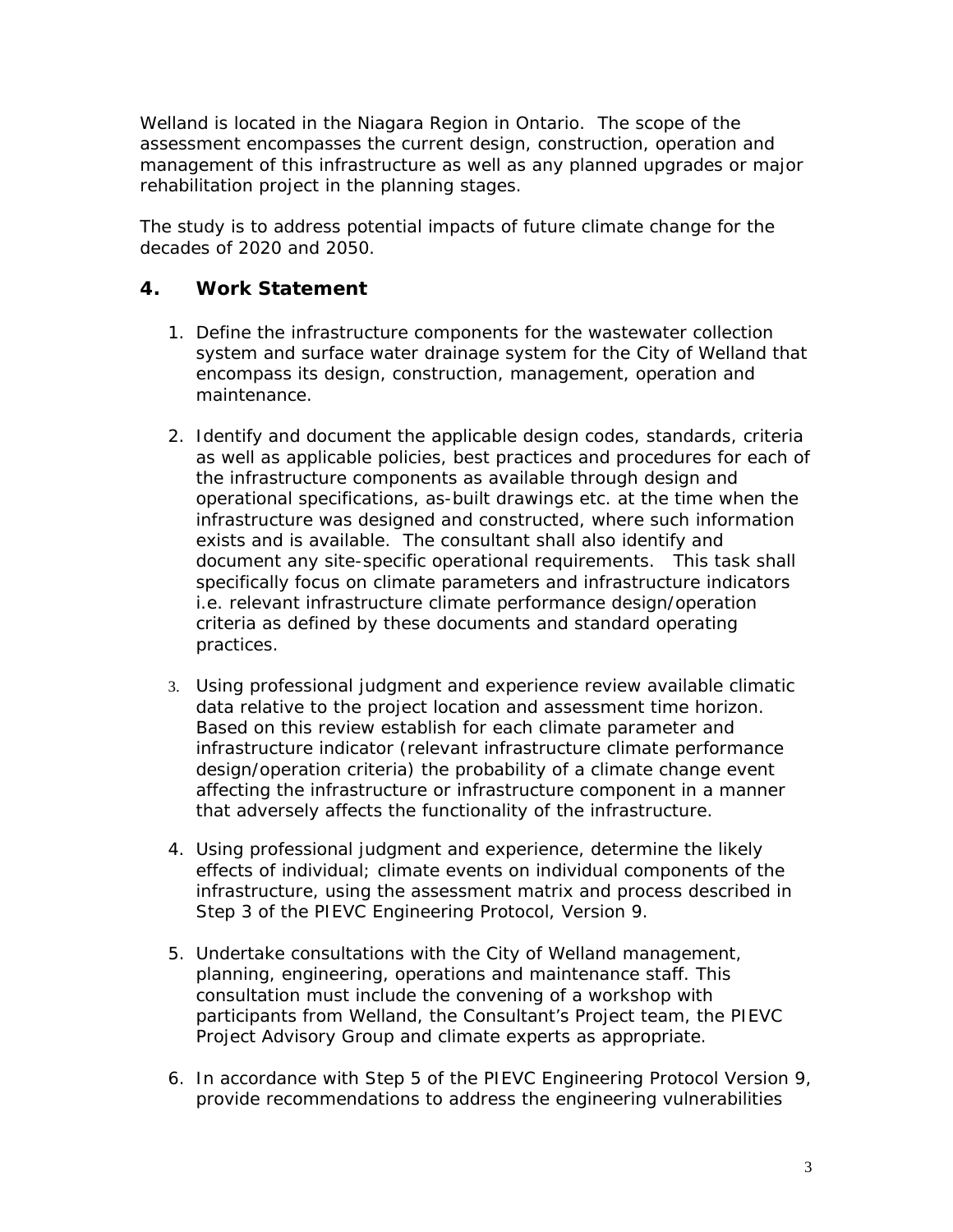based on the critical infrastructure-climate interactions identified in previous steps.

7. Prepare a report that includes and Executive Summary, description of the baseline and projected climatic parameters, identification and description of the infrastructure components and the assessment of the engineering vulnerabilities and recommended remedial actions.

#### **5. Project Management**

 review of documentation to the City of Welland to ensure it meets their The Case Study will be conducted by the City of Welland in partnership with Engineers Canada, which operates the PIEVC Secretariat. These parties will form a Project Advisory Committee as defined in section 2.4 of the attached Memorandum of Agreement (the "Agreement") (between The Corporation of the City Of Welland and the Canadian Council of Professional Engineers, doing business as Engineers Canada) to provide outside expert advice and needs as well as the National Engineering Vulnerability Assessment project.

The Project Advisory Committee will support the project by:

- Providing members from the relevant PIEVC Expert Working Group to serve for the duration of the project and supported by the PIEVC Secretariat;
- Providing ongoing advice to the City of Welland as well as the Consultant as required;
- Ensuring compliance of the case study with the PIEVC Engineering Protocol;
- Reviewing the case study draft report and providing comments to the City of Welland Project Manager. defined in Section 1.1 of the attached Agreement).

The City of Welland will appoint a Project Manager who will have the responsibility to manage all technical and financial aspects of the project. She/he will serve as the point of contact with the Consultant Project Manager (the leader of the project for the Consultant). The Case Study Report will be approved through a sign-off by the Welland Project Manager or other authorized person.

#### **6. Deliverables**

The required deliverables include a work plan, draft and final versions of the case study report, completed Excel spreadsheets and two versions of a powerpoint slide presentation.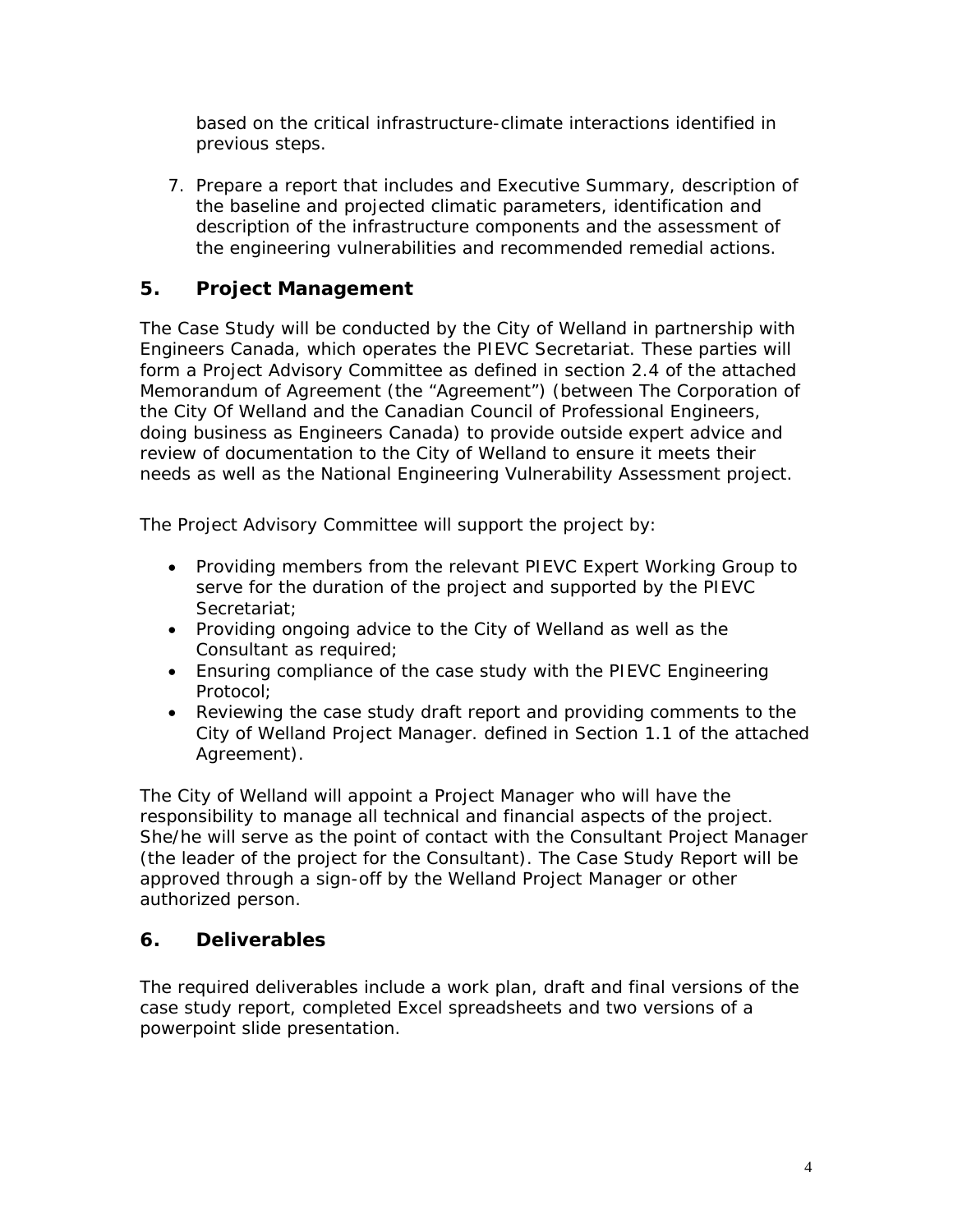#### **6.1 Work Plan**

Within four weeks after award of contract, the Consultant will submit a work plan in draft and, after review, final form that provides:

- Further details on the technical experts who will be engaged and their roles and responsibilities within the Consultant's Team
- Further elaboration on the technical approach outlined in the Consultant's Proposal and any deviations
- Welland • A listing of potential issues that will require decisions by the City of
- Listing of infrastructure and climatic data requirements and a preliminary assessment of significant data gaps
- A proposed project schedule that includes key milestones and identifies particular actions of the City of Welland and/or the Project Advisory Committee, and
- Details on the operation of the project, e.g. meetings, teleconferences, summaries of action items for subsequent meetings and so forth.

## **6.2 Monthly Progress Reports**

The Consultant shall provide brief email progress reports to the City of Welland Project Manager that:

- Report on monthly progress against the work plan;
- Document technical issues and key decision points; and
- Identify any technical, financial or management issues that require resolution and/or have been resolved during the reporting period.

A copy of the report should also accompany the monthly invoice.

## **6.3 Case Study Report**

 version shall be submitted to the City of Welland. The Consultant will submit a draft final report on the results of the vulnerability assessment for the review of the City of Welland and the Project Advisory Committee. Following its review and responses to comments, a final

The final report should incorporate the following elements:

- 1. An executive summary of not more than 10 pages providing a synopsis of key findings and recommendations from the Case Study suitable for use to brief stakeholders;
- 2. A second version of the executive summary (not more than 10 pages) presenting the findings and recommendations for remedial